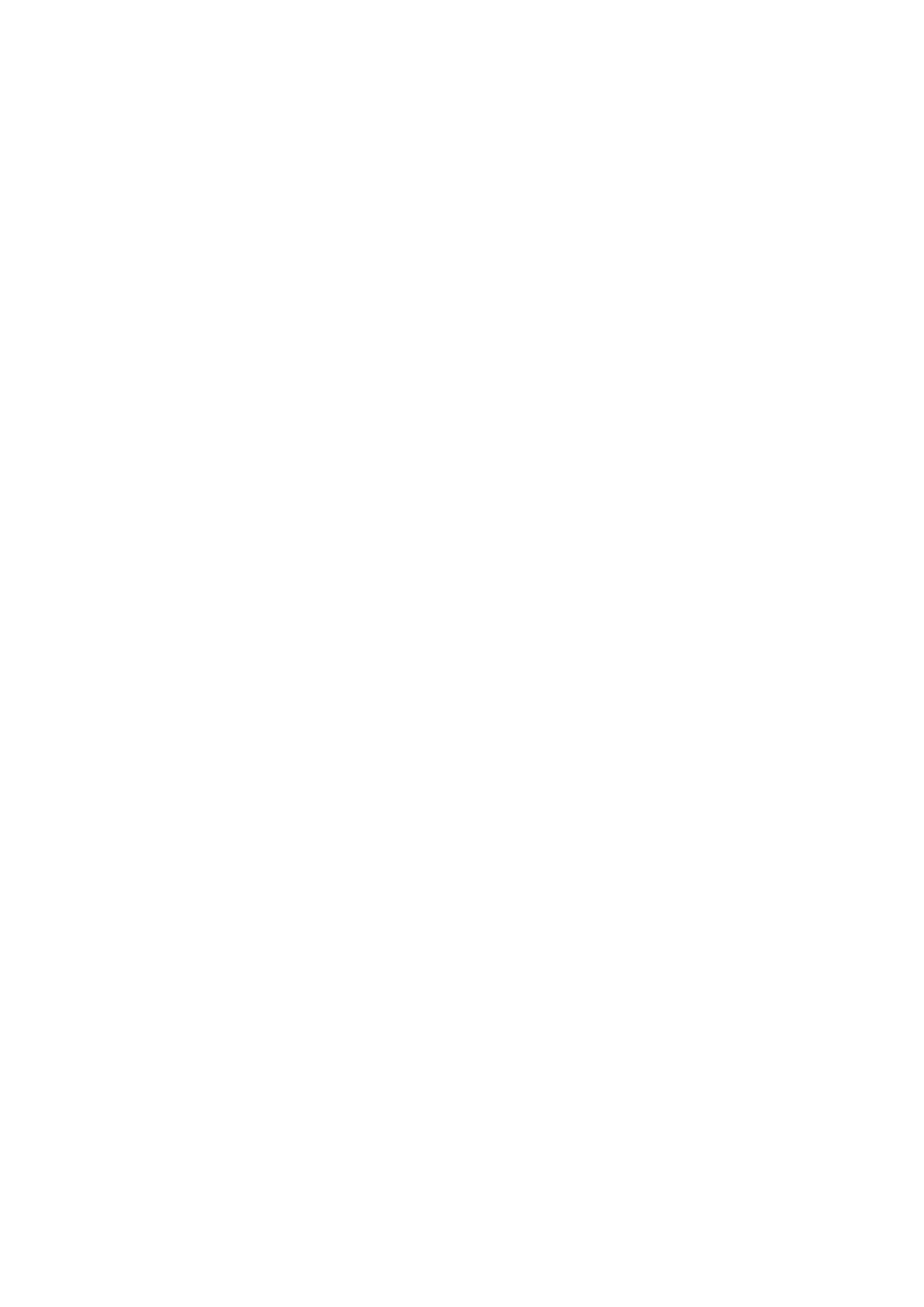## **NORTHERN TERRITORY OF AUSTRALIA**

As in force at 18 April 1994 \_\_\_\_\_\_\_\_\_\_\_\_\_\_\_\_\_\_\_\_

\_\_\_\_\_\_\_\_\_\_\_\_\_\_\_\_\_\_\_\_

### **CULLEN BAY MARINA ACT**

An Act to relating to the subdivision and management of certain land at Cullen Bay and the obligations and liabilities of certain persons in relation to the development of that land, and for other purposes

#### **1 Short title**

This Act may be cited as the *Cullen Bay Marina Act*.

#### **2 Definitions**

In this Act, unless the contrary intention appears:

*common property* means so much of the development area as is from time to time vested in the Management Corporation and includes the lock and associated structures and the easements for the maintenance of, and access to, the lock and associated structures.

*Developer* means Darwin Marina Estates Pty. Ltd., the party to the development agreement, or its successors or assigns.

*development area* means Lot 5647 Town of Darwin delineated in survey plan S87/278B deposited with the Surveyor-General.

*development agreement* means the development agreement between the Territory and the Developer dated 26 May 1988, as amended from time to time in accordance with its terms.

*lot* means an area shown in the lot plan as a lot.

*lot entitlement*, in relation to a lot, means the number specified in the lot plan as the lot entitlement.

*lot plan* means the lot plan prepared in accordance with section 3.

*Management Corporation* means the body corporate established by section 8.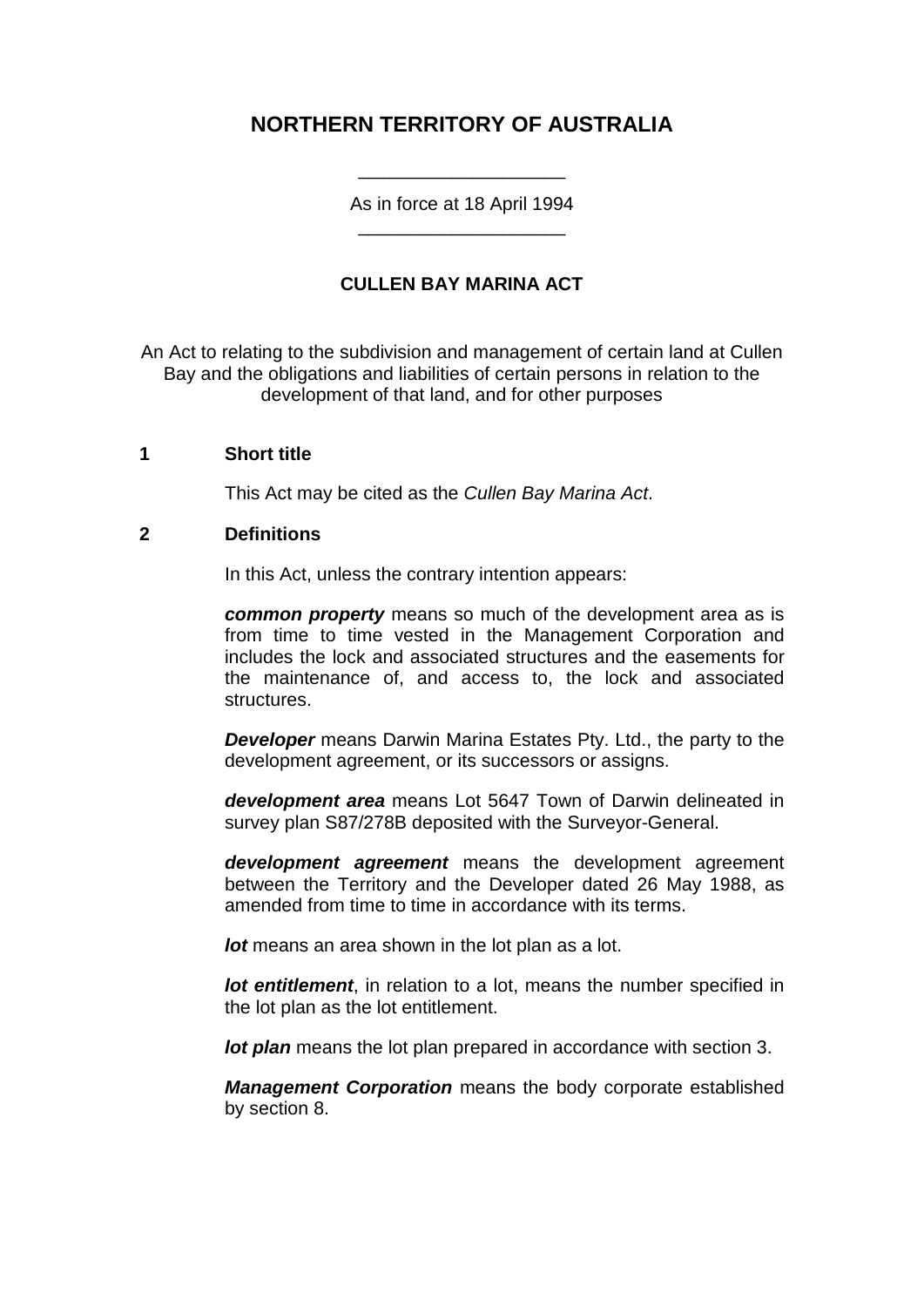*owner*, in relation to a lot, means:

- (a) in the case of a lot subdivided into units under the *Unit Titles Act* – the body corporate of the units plan; and
- (b) in all other cases the owner in fee simple of the lot.

#### **3 Subdivision of development area**

- (1) The Developer shall, before lodging a survey plan for the development area with the Surveyor-General, prepare a lot plan in accordance with this section.
- (2) The lot plan shall:
	- (a) show the precalculated dimensions and areas of the lots into which it is proposed to subdivide the development area prepared by a surveyor licensed under the Licensed Surveyors Act;
	- (b) identify the common property;
	- (c) specify the easements referred to in section 13A;
	- (d) identify the lots formerly contained in Lot 5555 Town of Darwin that are to be subject to building restrictions in favour of Lot 5556 Town of Darwin;
	- (e) contain a certificate issued under section 116 of the *Planning Act*, stating that the lots shown are in accordance with all relevant instruments of determination under that Act;
	- (f) contain a schedule of lot entitlements prepared in accordance with section 5 and certified correct by the valuer who prepared it;
	- (g) comply with the *Licensed Surveyors Act* in relation to plan drawing standards;
	- (h) contain such other information, if any, as is prescribed; and
	- (j) contain a certificate from the Surveyor-General stating that it complies with this section.
- (3) The Developer is not entitled to the grant of a freehold title in respect of any land in the development area until the lot plan has been registered by the Registrar-General and the prescribed fee under the *Registration Act* has been paid.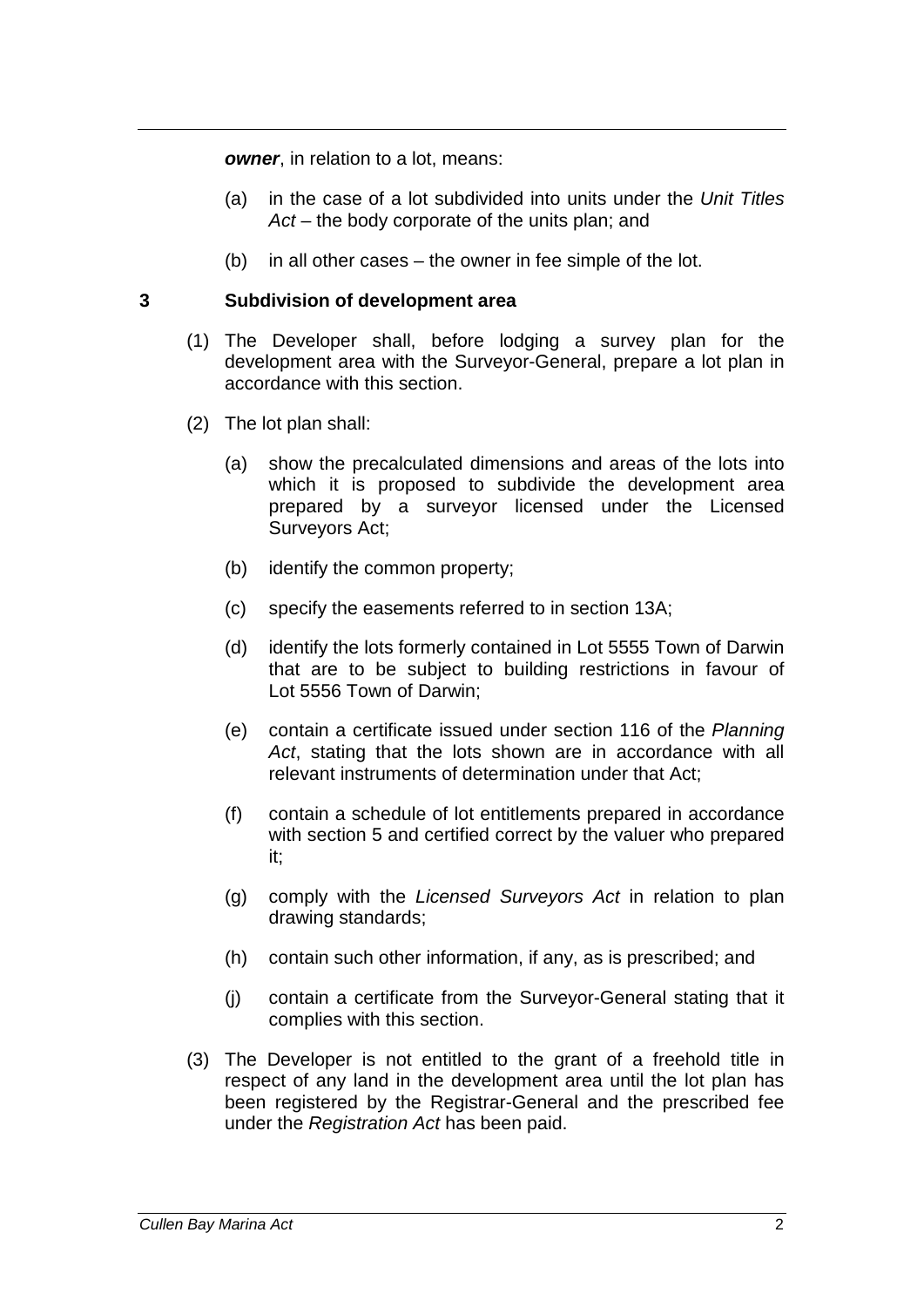## **4 Amendment of lot plan**

- (1) A lot plan may be amended by the preparation of a further plan in accordance with section 4(2) which shall, in addition to the information required under that section, contain the written consent of all lot owners who or whose lots are directly affected by the changes proposed and, where the proposed change results from the revision of a lot entitlement as the result of a determination under section 9, shall be accompanied by the notice referred to in that section.
- (2) The Management Corporation, in pursuance of a special resolution as prescribed (or, in relation to an amendment before the first freehold title to a lot is issued, the Developer), may lodge a replacement lot plan with the Registrar-General on payment of the prescribed fee under the *Registration Act*.
- (3) The Registrar-General shall, on receiving the replacement lot plan, amend the Register under the *Real Property Act*.

## **5 Lot entitlement**

A schedule of lot entitlements for the purposes of this Act shall be prepared by a valuer as defined in the *Valuation of Land Act* and shall show, in respect of each lot, a whole number that represents, as nearly as practicable, the proportion that the value of the lot bears to the aggregate value of all the lots, where the value of each lot is established by reference to its unimproved capital value at the date of the valuation.

### **6 Recording of lot entitlements, easements, &c., on Register**

The Registrar-General shall, at the time of creating a folio of the Register under the *Real Property Act* in respect of a lot, record on the Register and the certificate as to title in relation to the lot, in such manner as he or she thinks fit, the relevant lot entitlement in respect of the lot specified in the lot plan and the relevant easements and restrictive covenants.

## **7 Further subdivision**

- (1) Subject to subsection (3) and the *Planning Act*, a lot may be further subdivided under the *Unit Titles Act* into units and common property.
- (2) Where a lot is further subdivided under the *Unit Titles Act* into units, the Registrar-General shall note on the certificate as to title of each unit into which it is subdivided that the lot comprising all the units and common property in that further subdivision has the relevant lot entitlement for the purposes of this Act.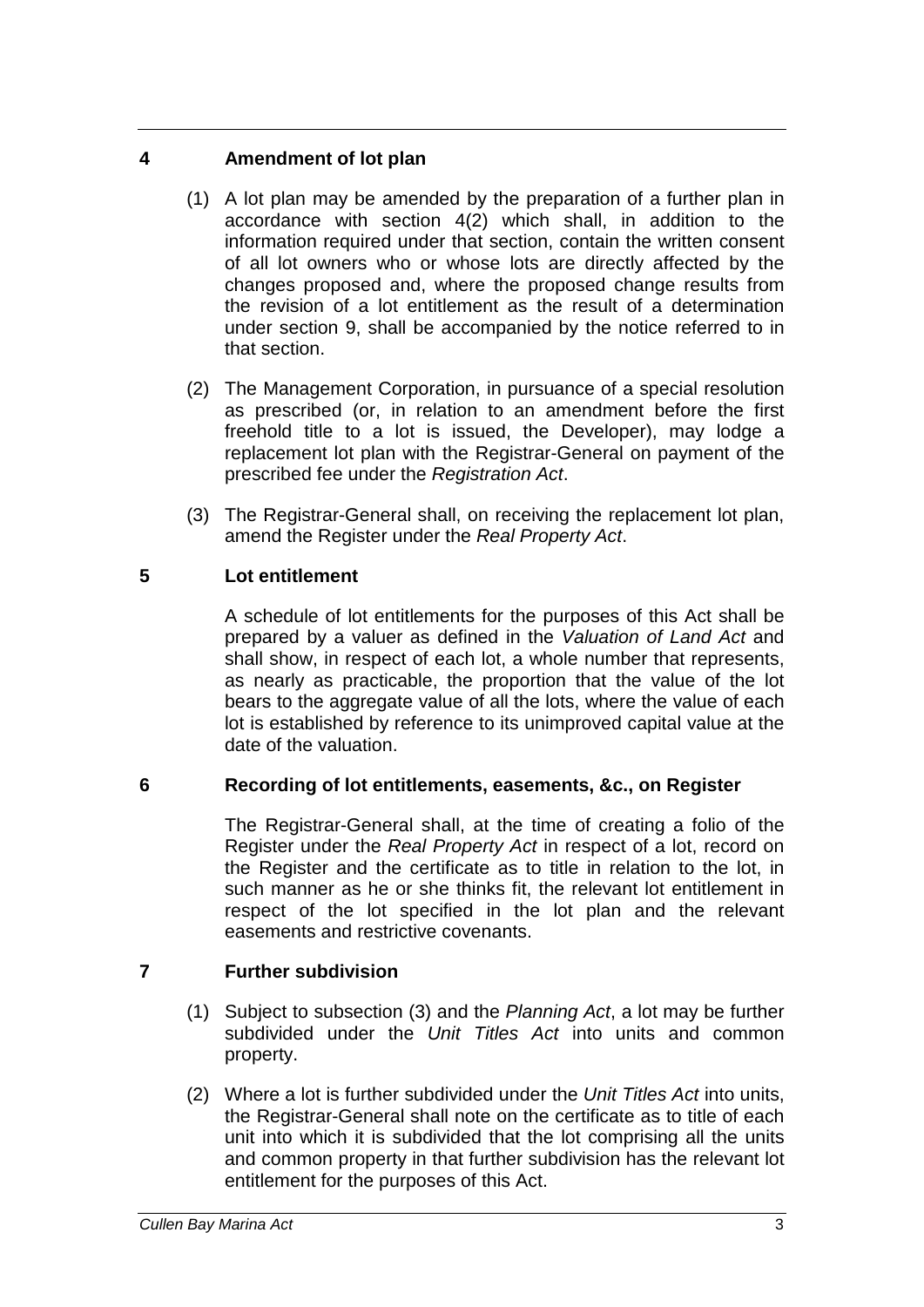(3) A lot may be further subdivided (otherwise than under the *Unit Titles Act*) as prescribed in the Regulations and the relevant entitlement of each part into which it is subdivided shall be determined as prescribed.

#### **8 Incorporation of owners of lots**

- (1) There is established, on the issuing under the *Real Property Act* of the first freehold title to land in the development area, the Cullen Bay Marina Management Corporation.
- (2) The Management Corporation:
	- (a) is a body corporate with perpetual succession;
	- (b) shall have a common seal; and
	- (c) subject to this Act, is capable, in its corporate name, of acquiring, holding and disposing of real (including leasehold) and personal property and of suing and being sued.
- (3) All courts, judges and persons acting judicially shall take judicial notice of the common seal of the Management Corporation affixed to a document and shall assume that it was duly affixed.
- (4) The members of the Management Corporation are the owners from time to time of the lots in respect of which freehold titles have issued (including the lots in each successive completed part of the development area).

### **9 Re-assessment of lot entitlement**

- (1) At any time in the sixth, seventh, eighth or ninth year after the first freehold title to a lot is issued to the Developer, a valuer, as defined in the *Valuation of Land Act*, may, at the request of the Management Corporation, in pursuance of a special resolution as prescribed, for the purposes of confirming or revising the relative lot entitlement of lots, determine the unimproved capital value of each lot and, by notice in writing to the Management Corporation, confirm or revise a unit entitlement of a lot.
- (2) A notice under subsection (1) shall include a schedule of lot entitlement prepared in accordance with section 6 and certified correct by the valuer.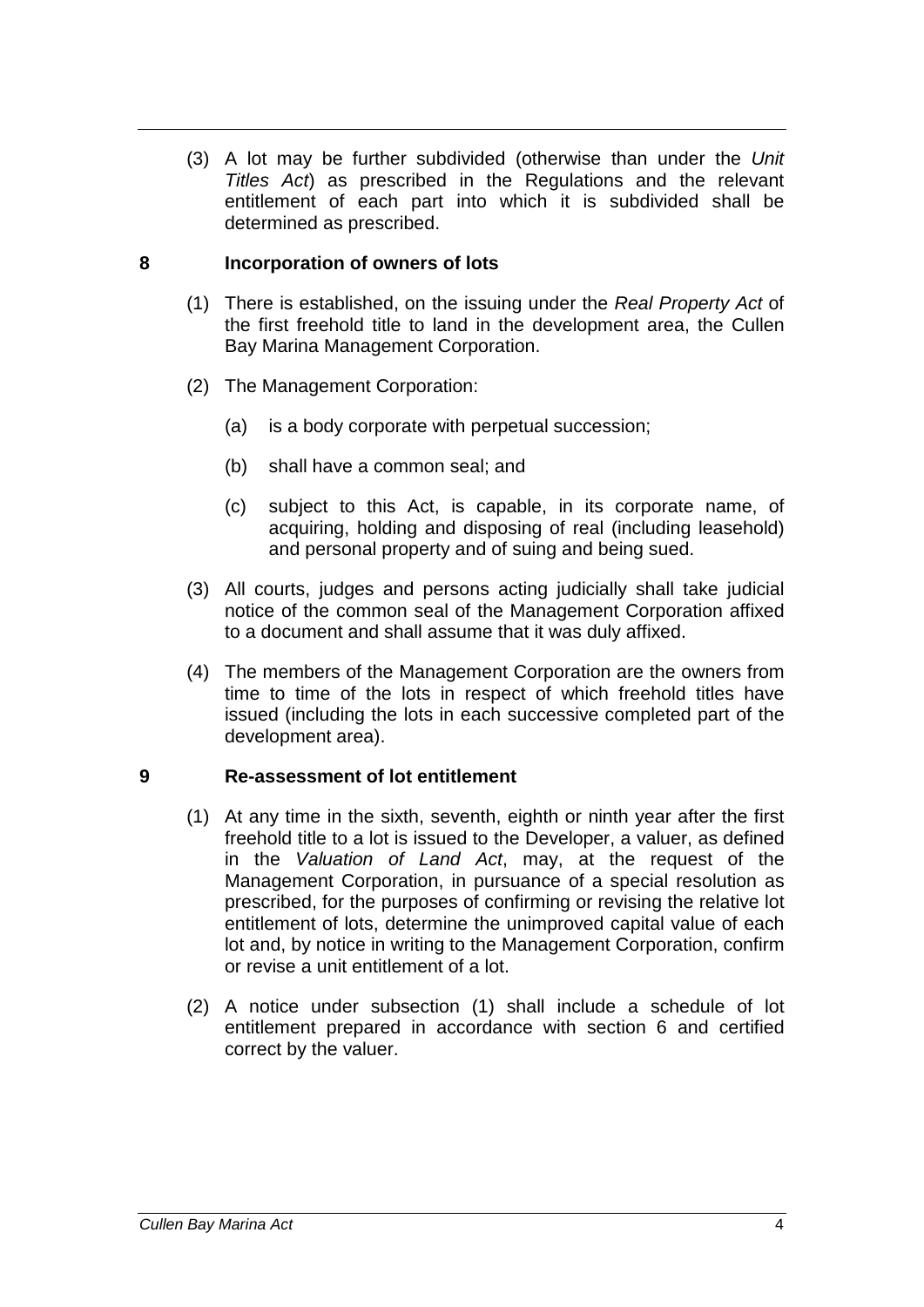#### **10 Management Corporation may enforce developer's obligation to maintain common property**

- (1) The Management Corporation is not liable to rectify or maintain the common property until the Developer's obligation under the development agreement in relation to that rectification or maintenance has expired in accordance with the agreement.
- (2) Where the Management Corporation is of the opinion that the Developer has not carried out its obligations under and in accordance with the development agreement in relation to the rectification or maintenance of the common property, it may, by notice in writing to the Minister, require the Territory to enforce the agreement in that regard and the Territory shall, accordingly, enforce the agreement or itself have the work carried out as provided in the agreement.

#### **11 Common property of Management Corporation not subject to municipal rates**

Notwithstanding any other law of the Territory, neither the Management Corporation nor its members are liable to pay municipal rates in respect of the common property.

#### **12 Disposal of common property**

The Management Corporation may, in accordance with a special resolution as prescribed and on such terms and conditions as it thinks fit, lease out any part of its common property.

### **13 Maintenance of revetment**

- (1) Where a revetment to that part of the development area known as the mooring basin is contained in a lot, the owner of the lot shall ensure that the revetment is at all times maintained, at the owner's expense, to a standard not lower than the standard at the time of the completion of the revetment by the Developer.
- (2) A person shall not erect a building or structure on or across the revetment, or attach anything to the revetment, except with and in accordance with the approval in writing of the Management Corporation and the standards, if any, prescribed in the By-laws.
- (3) It is a condition of every approval given under subsection (2) that the person will, on being so directed by notice in writing by the Management Corporation, remove a building, structure or thing referred to in that subsection from or from across the revetment, at the person's own expense and within the time specified in the notice, where, in the opinion of the Management Corporation, its removal is necessary for the proper maintenance of the revetment.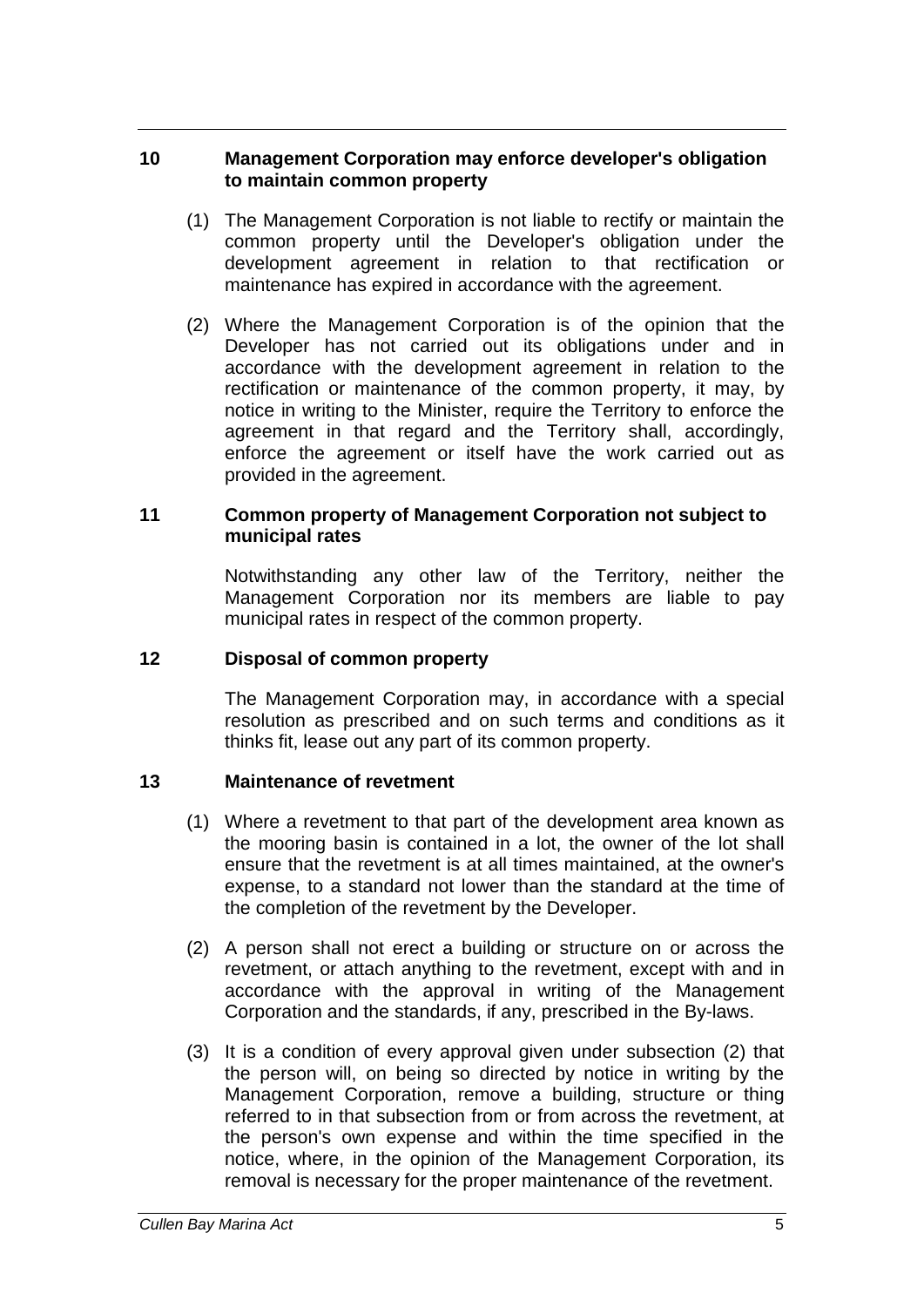- (4) Where:
	- (a) a building or other structure has been constructed on or across the revetment; or
	- (b) a thing has been attached to a revetment,

otherwise than in accordance with subsection (2), or

(c) an improvement (other than a building or structure) has been placed on or fixed to the revetment otherwise than as permitted by the By-laws,

the Management Corporation may, by notice in writing, direct the owner of the lot to remove it within such reasonable time as is specified in the notice and the owner shall comply with the direction.

Penalty: \$2,000 and \$100 for each day during which the offence continues.

#### **13A Easements of support**

The owner of each lot has against the owner of each adjoining lot an easement of support and, without limiting the generality of that right, the right includes the right to the support of the revetment on his or her lot by the revetment on an adjoining lot.

#### **14 Restrictive covenants**

- (1) Subject to subsections (2) and (3), for the purposes of imposing a restrictive covenant on the use of a lot the common property shall be deemed to be the dominant tenement for the benefit of which the covenant is imposed (notwithstanding that no part of the common property may be contiguous to the lot), and the burden of the covenant shall run with the land comprised in the lot.
- (2) The Minister shall, in issuing freehold title in respect of lots identified as provided in section 3(2)(d), ensure that each title is issued subject to a restrictive covenant in favour of Lot 5556 Town of Darwin so that a building any part of which is above the height of 8 metres above the level of Bench Mark 422 located on the abutment of the Stokes Hill Wharf in Darwin Harbour may not be constructed on the lot.
- (3) Lot 5556 Town of Darwin shall be deemed to be the dominant tenement for the benefit of which the covenant referred to in subsection (2) is imposed (notwithstanding that no part of Lot 5556 is contiguous to a lot), and the burden of the covenant shall run with the land comprised in the lots.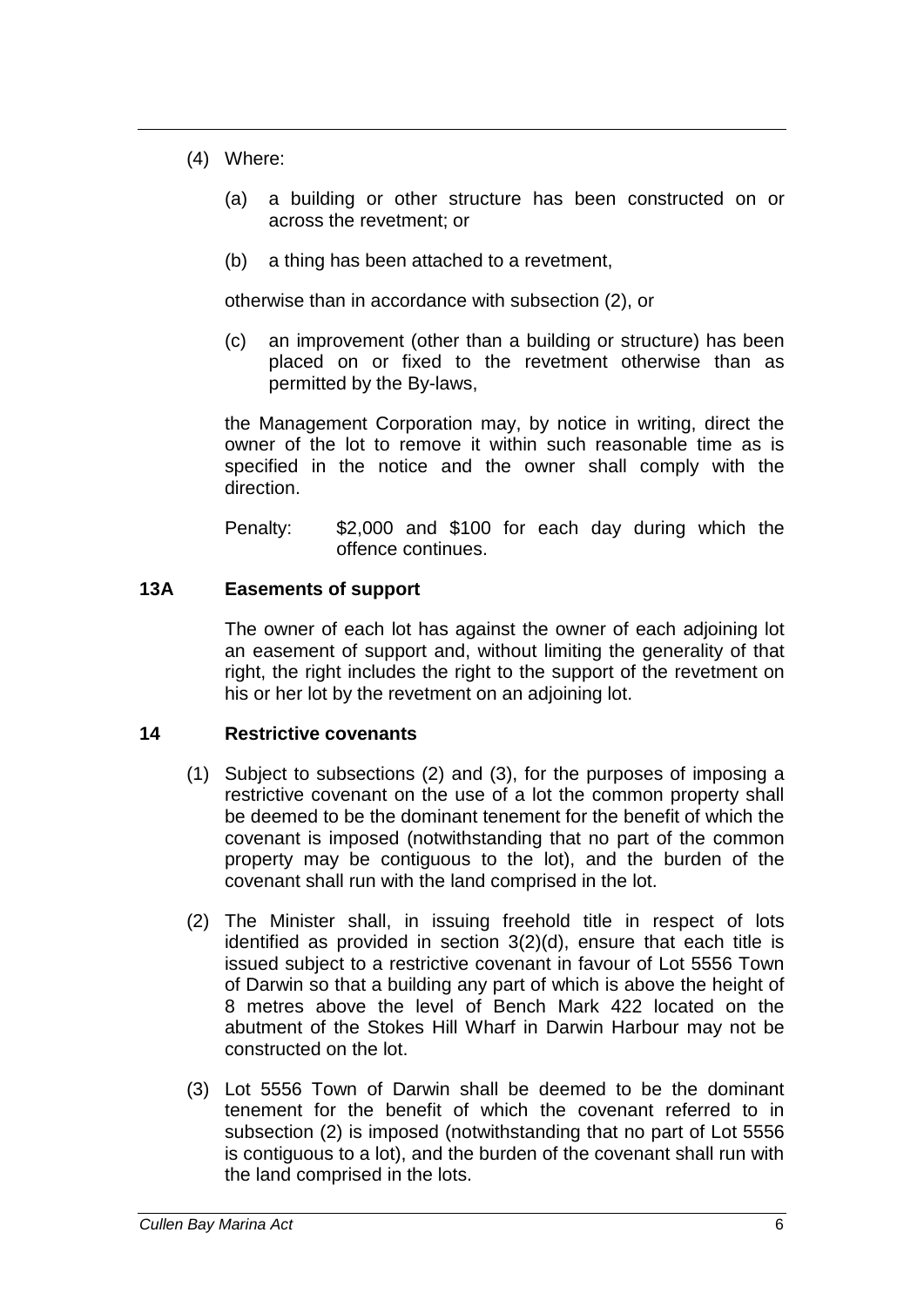#### **15 By-laws**

- (1) Subject to subsection (3), the Management Corporation may, by special resolution as prescribed, in respect of its common property, make By-laws, not inconsistent with this or any other law of the Territory, relating to:
	- (a) the management, use and maintenance of the common property;
	- (b) the control of vehicles in areas that are not part of the public roadways;
	- (c) the control of vessels;
	- (d) the control of wharfs and berths;
	- (e) the control of polluting substances and pollution control and clean-up;
	- (f) the imposing and collection of dues and other fees and charges;
	- (g) noise and other nuisance control;
	- (h) the enforcement of the By-laws and prosecuting persons for offences against the By-laws;
	- (i) the duties of owners and occupiers of lots; and
	- (j) such other matters as are necessary or convenient to be provided for by by-laws.
- (2) The By-laws may prescribe penalties, not exceeding \$2,000, for a contravention of, or failure to comply with, the By-laws and, in addition, may prescribe a penalty, not exceeding \$50, for each day during which the offence continues.
- (3) A pecuniary penalty recovered on prosecution for an offence against the By-laws is payable to the Management Corporation and may be recovered by it as a debt due to it.
- (4) Section 57 of the *Interpretation Act* does not apply to or in relation to By-laws made under subsection (1).

### **16 Regulations**

- (1) The Administrator may make Regulations, not inconsistent with this Act, prescribing all matters:
	- (a) required or permitted by this Act to be prescribed; or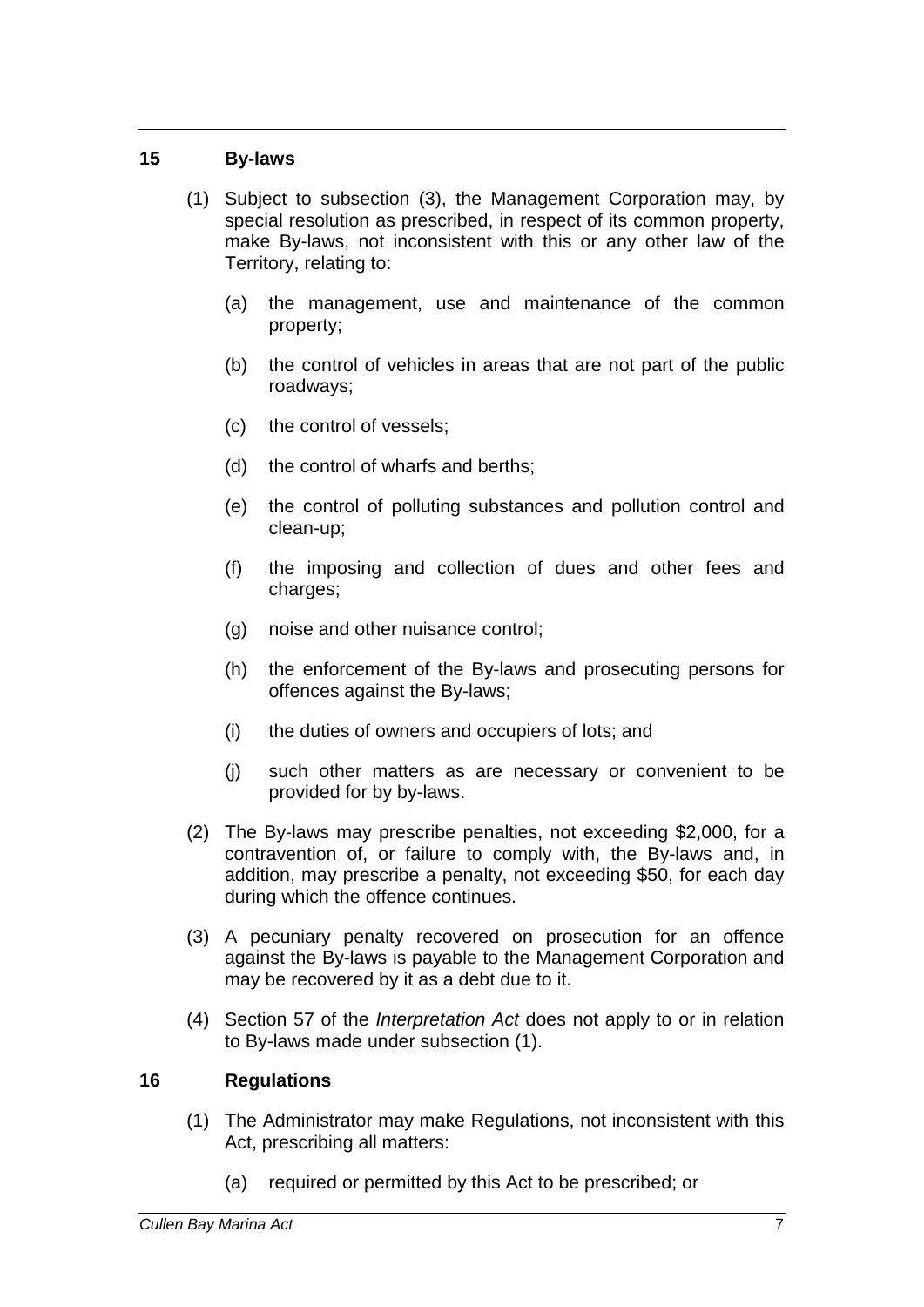- (b) necessary or convenient to be prescribed for carrying out or giving effect to this Act.
- (2) Without limiting the generality of subsection (1), the Regulations may prescribe:
	- (a) the functions and powers of the Management Corporation, including its powers to deal with the common property, levy contributions from the lot owners and effect insurance;
	- (b) the powers, obligations and duties of officers of the Management Corporation;
	- (c) the powers, obligations and duties of the owners, occupiers and mortgagees of lots in relation to the Management Corporation and the common property;
	- (d) the procedures, at meetings or otherwise, of the Management Corporation and its committees;
	- (e) the power of the Minister to intervene in the affairs of the Management Corporation to ensure the performance of its functions and the due exercise of its powers;
	- (f) voting at meetings of the Management Corporation and limiting the voting power of the Developer; and
	- (g) penalties, not exceeding \$2,000 for a contravention of, or failure to comply with, the Regulations.
- (3) Without limiting the generality of subsection (1), and notwithstanding anything in the development agreement, the Regulations may impose conditions on work by the Developer in the development area to minimise nuisance to persons residing in the development area or neighbouring areas and, in particular, may limit, by reference to time or otherwise, the creation of noise and dust.
- (4) For the purposes of subsection (2)(b), the Regulations may provide that such provisions of the Corporations Law, with such adaptations and modifications as are prescribed, shall apply as if those provisions were incorporated in this Act.

### **17 Transitional**

(1) At any time before the Management Corporation first meets after the commencement of this Act the Minister may make a by-law on any matter which, under section 15(1), the Management Corporation could make a by-law.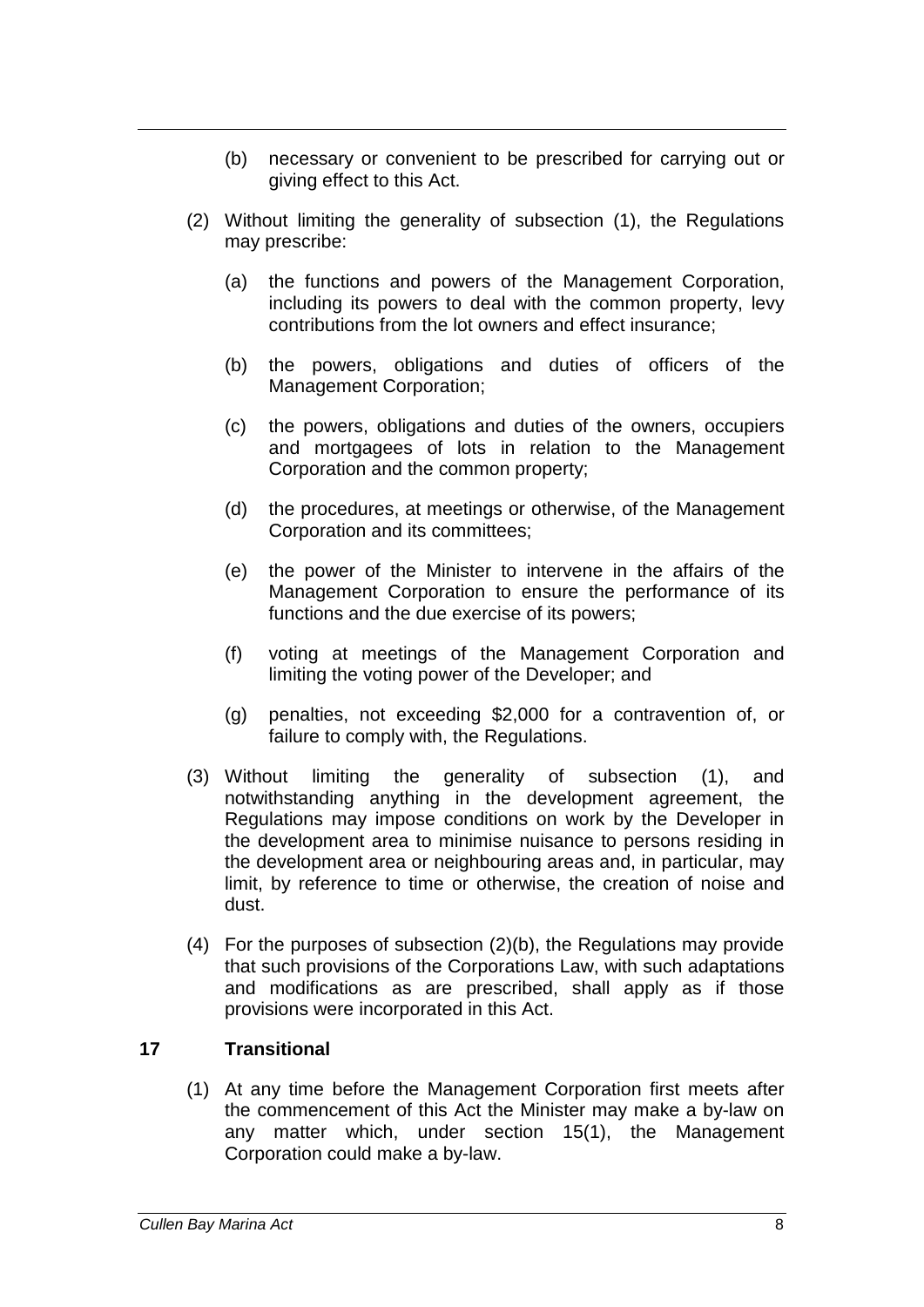- (2) A by-law made under subsection (1) may be revoked or amended by a by-law made under section 15(1) by the Management Corporation.
- (3) Until the first meeting of the Management Corporation after the issuing of the first freehold title to land referred to in section 8(1), the Developer may exercise the power of approval of the Management Corporation under section 13(2) and on it so doing the approval shall be deemed to be that of the Management Corporation.